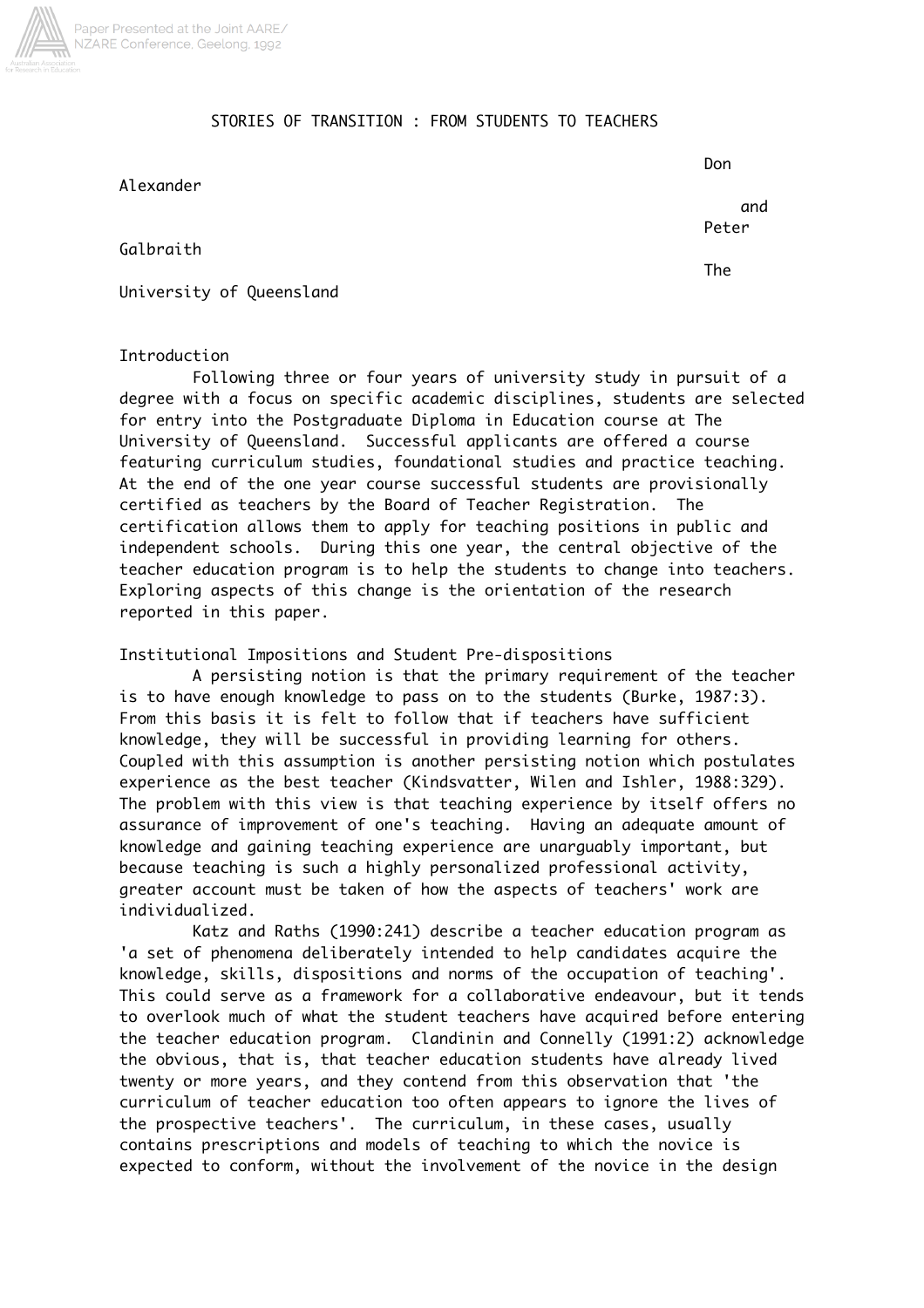

process.

Rigid pre-service teacher education courses, with inflexible models of teaching drawing on the preferences of the people teaching the courses are attacked by Diamond (1991:11). Rather than focusing on imitating behaviours and 'objectively' gathered or received information about teaching and learning, he believes there should be greater emphases on meanings and the beginning teachers' subjective experiences. This would entail a greater consideration of the students' histories than is ordinary in pre-service courses. Diamond (1991:45) would have such courses begin 'with the exploration and articulation of the personal understandings that constitute a beginning teacher's perspective'. This would be done by telling stories about and to themselves through the process of developing as teachers. Through these 'self-narratives' alternative possible realities may be discovered. 'If we are to direct and control our own thinking and teaching lives, both of which are fictive processes, we must begin by being more conscious of them' (Diamond, 1991:90). To bring this about requires space in the pre-service curriculum, and importance should be assigned to this space.

One method of raising awareness among beginning teachers as to how their priorities, values and attitudes intersect with the teacher education course is through 'self-confrontation' (Tisher and Klinzing, 1992:43; Kindsvatter, Wilen and Ishler, 1988:329). This means that the novice teacher should examine his or her self as a teacher using a variety of data sources. These may include micro-teaching episodes, supervising teacher reports, comments from colleagues, and, of importance to the study reported here, shifts in their teaching priorities recorded by them in response to a questionnaire stimulus. What they write can help them to explore themselves as teachers. 'These text worlds can be easily and readily shared' (Diamond, 1991:13).

# Institutional Accommodation of Transitions

Teaching about how to teach while novice teachers are on the university campuses, and actually 'doing' teaching in the schools, are two facets of the same objective. Wideen and Holborn (1990:20) observe that where the teaching practicum and campus input are offered separately, especially in one-year programs, student teachers are critical of most aspects of the teacher education provisions. A more positive view towards campus work and teaching experience in the schools emerges where efforts have been made for one to inform the other.

A high value is usually placed on the practicum by beginning teachers and this has prompted the occasional response by teacher educators of placing the pre-service course within a school environment. One such occasion is reported by Maclennan and Seadon (1988) of a school-sited PGCE methods course. Fifteen students in a one-year course were placed in a school for a whole year. The concluding report by the authors of the evaluation caused the experiment to be abandoned. The reasons they advanced for not reproducing the project were that the students were placed in an ambiguous position as neither students nor 'real' teachers, the demands on the supervising teachers were so great they would not repeat the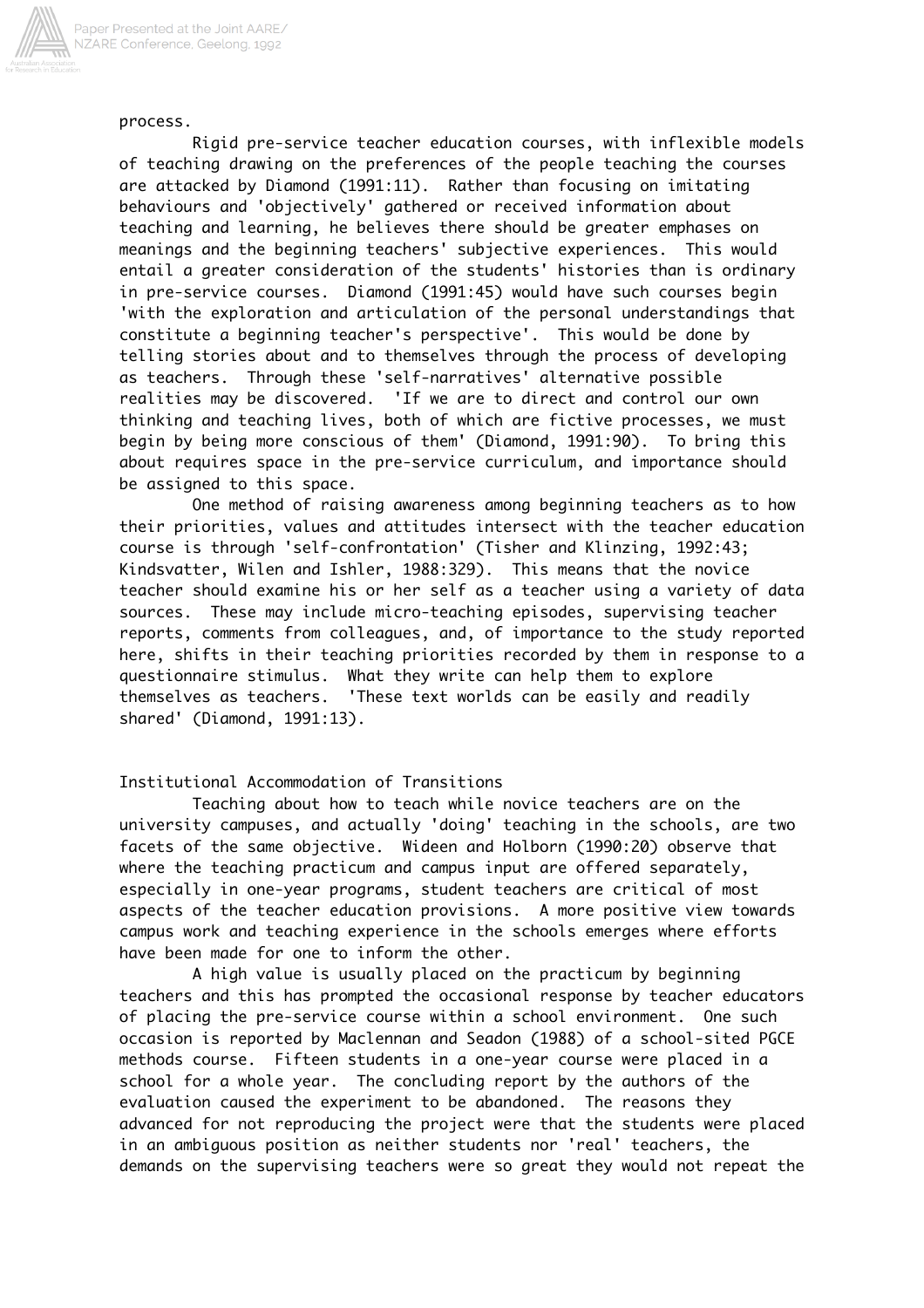

experiment, the logistics were too difficult for teachers in the school and university staff, and the student teachers missed the initial security and support of a university-based course. A different situation, with different student teachers, supervising teachers and university staff may produce a different outcome, but the same general problems would be likely to reoccur.

While an exclusively school-based teacher education course has its problems, so too would a course that was exclusively university-based. Teaching realities gained from experience in the school are universally proclaimed as essential elements in teacher training. They provide opportunities for the beginners to test and modify their views about teaching in a setting much more realistic than can be contrived in a university environment. McNergney and Satterstrom (1984) believe there exists a close relationship between ego development and teaching performance, and a class of school pupils is much less protective of a beginning teacher's ego than university teacher educators would be.

Several mixes of the practicum and on-campus tuition are possible. Among the possibilities is the common technique of having students share and discuss with colleagues and university staff the experiences they had during practice teaching. Kindsvatter, Wilen and Ishler (1988:205) see these discussions as purposeful because they cause students 'to engage in high-level critical and creative thinking as they solve problems, clarify values, explore controversial issues and form and defend positions'. Talking about teaching addresses the very reasons why students are studying to be teachers. When working in contexts such as this which promote the importance of reflection and judgement-making, Grundy (1987:97) observes that the actions of students 'seem to have a quality of prudence or wisdom which is different from the qualities of effectiveness and efficiency associated with the technical interest'. Clearly, when the agenda contains items of personal interest, as opposed to the institution's more technical interest, student teachers become more absorbed by the issues.

A currently fashionable approach to involving student teachers in their own development is by action research. However, as Zimpher and Howey (1990:179) contend, 'for action research to fulfil its potential it must go beyond describing and interpreting classroom practices, and generate means for analyzing and improving practice'. There must be connections between confirming and revising thoughts about teaching and subsequent practices. This entails a consideration of priorities within the teaching styles and repertoire of each student teacher. What emerges will not simply mirror the skills they are acquiring in their training, but rather what emerges 'is themselves, the people they are, the viewpoints they have adopted' (Diamond, 1991:123).

Devising a self-narrative is a way of extending discussions about practice teaching, and structuring such a self-narrative by using stimulus questions allows the text to be more tightly focused. However, there are problems with writing about one's personal experiences. Leslie Hurst (1991) writes of her impressions of negotiated teaching in a junior high school. She had no difficulty making her analytical points in the essay form, but she admits that richness and roundness suffer because of the need to stick to the point. She concludes with the observation that 'The essay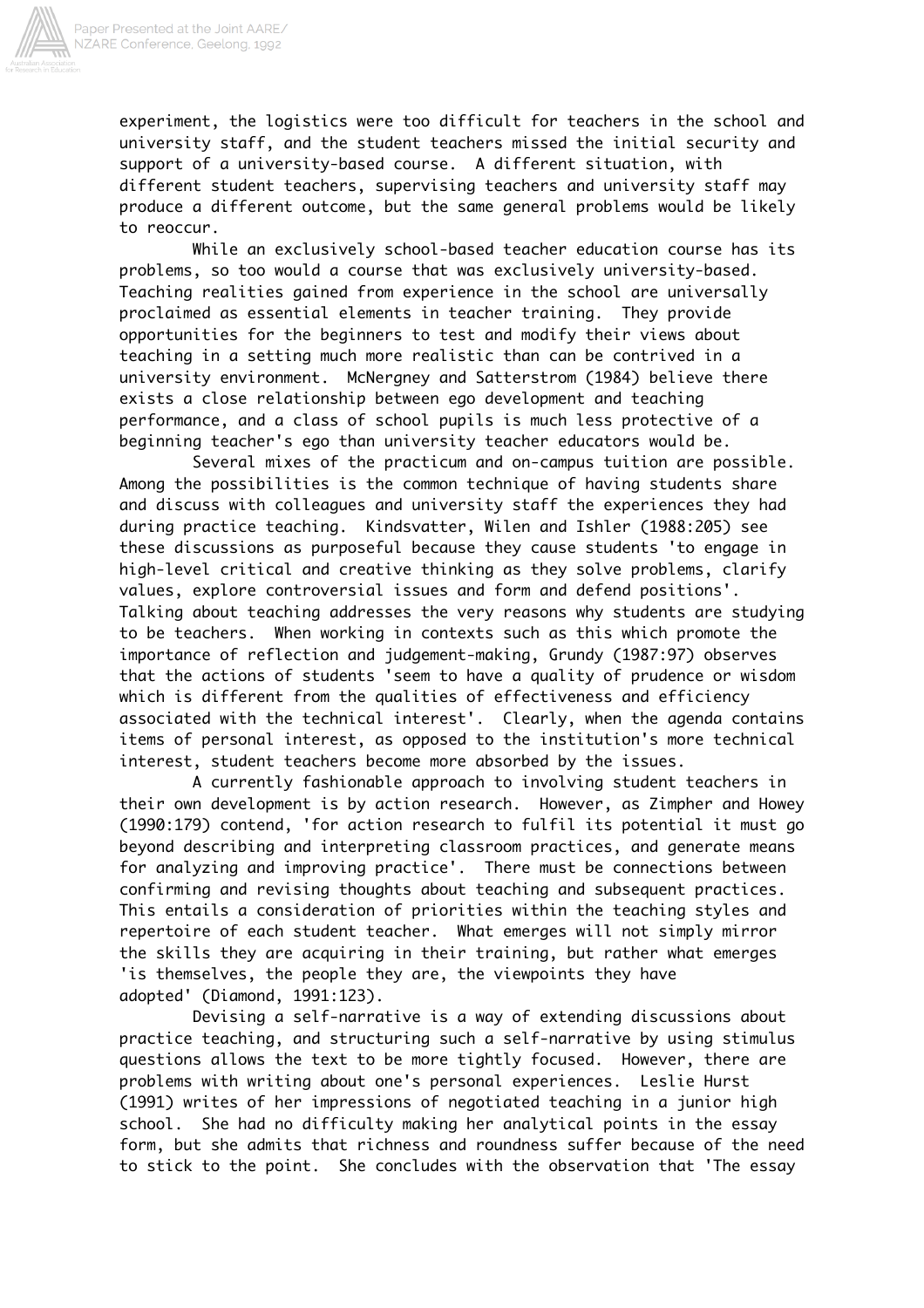

form allowed me to write a solo whereas I would have liked to develop harmonies along with the theme' (Hurst, 1991:202). The research reported here tells of efforts by the researchers to make a choir from the solos provided by student teachers.

Description of the Project

Eighteen students in the Postgraduate Diploma in Education course at The University of Queensland volunteered to take part in a project to discover how their teaching priorities were modified or confirmed as a result of two practice teaching periods of five and six weeks respectively. Stimulus questions were provided by the two researchers and students wrote their responses independently and out of class time. Students claimed it took them approximately three hours to respond to each set of questions. These questions were patterned on the findings from a large international study which was also interested in the concerns of beginning teachers.

A project conducted by Veenman (1984) examined 83 empirical studies appearing between 1960 and 1984 Veenman (1984) investigated the perceived problems of beginning teachers. The research drew upon studies conducted in Western Europe, the United States, Canada and Australia, and rankings of perceived problems of beginning teachers were established. The concerns of novice teachers are shown below in rank order.

- 1. Classroom discipline
- 2. Motivating pupils
- 3. Dealing with individual differences
- 4. Assessing pupils' work
- 5. Relationships with parents
- 6. Organization of classwork
- 7. Insufficient and/or inadequate teaching materials and

supplies

8. Dealing with problems of individual pupils.

These eight perceived problem areas were compacted into five areas for the research reported here. The fifth problem area provided by Veenman would rarely apply to teachers in training ('relationships with parents'), the third and eighth problem areas were combined under the theme of individual differences, and the decision was made by the researchers to treat the 'organization of classwork' (number six) and 'motivating pupils' (number two) as cognate for this research. The major topics for the research into shifting priorities then became:

- 1. Classroom management
- 2. Teaching and learning
- 3. Individual differences
- 4. Resources
- 5. Evaluation.

Using each topic as the focus, three questions were then posed to the students: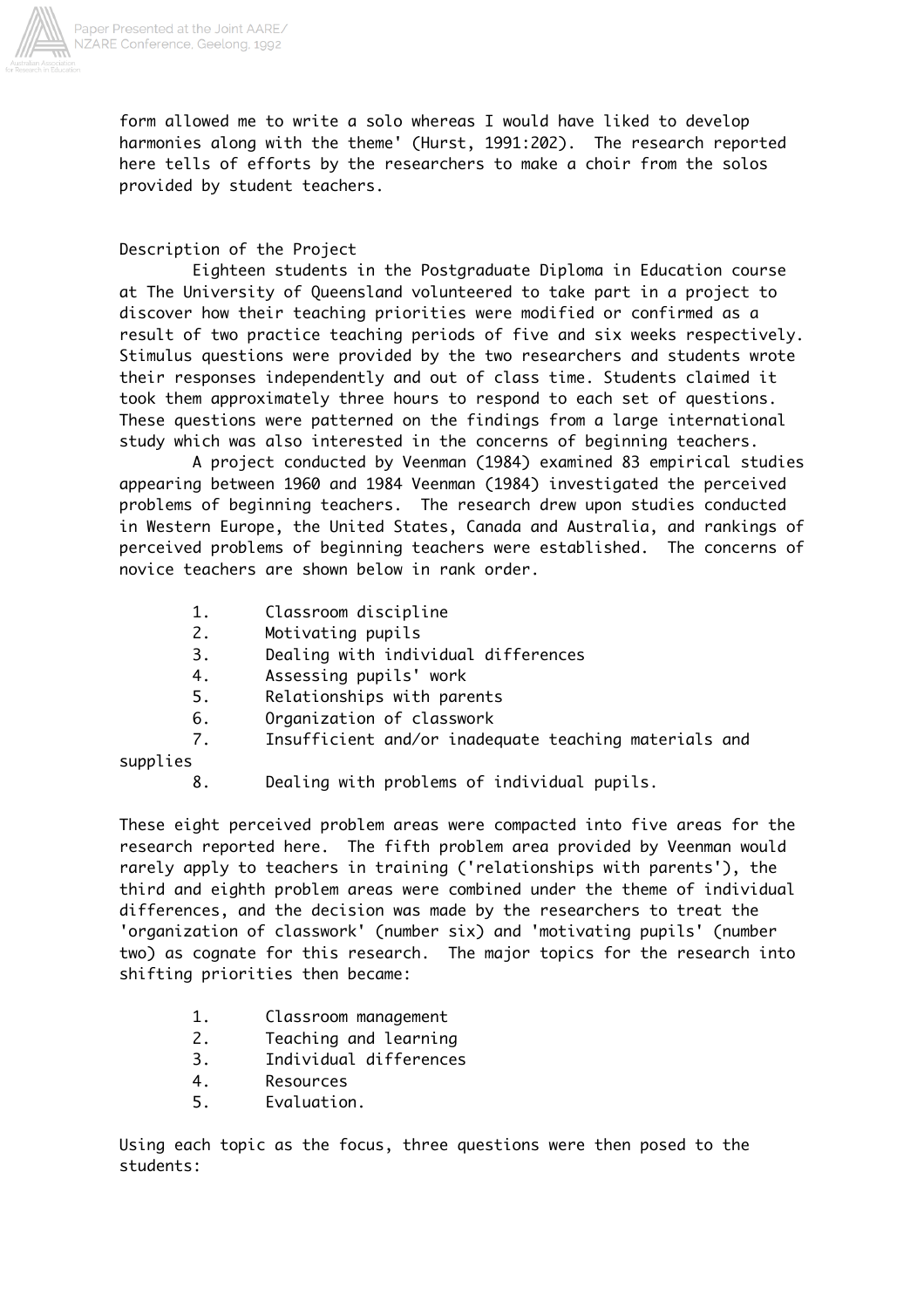

Paper Presented at the Joint AARE/<br>NZARE Conference, Geelong, 1992

'How important is this for successful teaching?'

'What is your present level of confidence with respect to this topic?'

'What is your expected level of confidence at the conclusion of practice teaching?'

The students were asked to elaborate on the factors they felt to be most significant in influencing their answers to these questions.

The questions were first posed immediately prior to the first period of practice teaching (March) and were re-posed in October at the conclusion of the final practice teaching period. In October the question on expected level of confidence was replaced by one asking where the major increases in confidence had occurred.

Following the first practice teaching period, the researchers presented the outcomes of the March questionnaire to the class of respondents. This followed from a promise made to the students that they would be able to discuss the data in their untreated forms before the researchers attempted to consolidate the data into 'storied' versions. The presentation gave the opportunity for the participants to view and discuss their group and individual priorities and confidences.

# From Data to Stories

Using first person accounts of experience has a long intellectual history (Connelly and Clandinin, 1990:2), and it is certainly not uncommon for these accounts to be treated as data in a wide field of disciplines from society to medicine. Alexander, Muir and Chant (1992) used stories written by beginning teachers to construct larger, more encompassing stories about how learning to teach occurs. They found commonly recurring themes in the stories from the student teachers which were then collected into metathemes. These metathemes became stories about learning how to teach.

The self-narratives from the eighteen respondents in this study were treated initially as data, in the sense that they were approached 'objectively'. That is, the data were transcribed into a collection by a typist, and they were organized by each student's name. They were further organized according to the topic and the question to which they responded. In total, there were fifteen categories; five by topics which were multiplied by the three questions relating to 'importance', 'current confidence' and 'expected confidence'. Of the eighteen student respondents, three did not complete the second questionnaire.

The concern of the researchers was to compare the students' accounts of their priorities from their first school experience with that of their second school experience. At the point of comparison, the data became stories of transitions. The stories reflected changes and confirmations of priorities held by students related to the five topics. The end result is what Alexander (1992:77-78) calls a 'neonarrative'; a story more representative than the one it replaces. The neonarratives deserve their place of importance because these are the more recent stories of experience and the ones which accompany the students into professional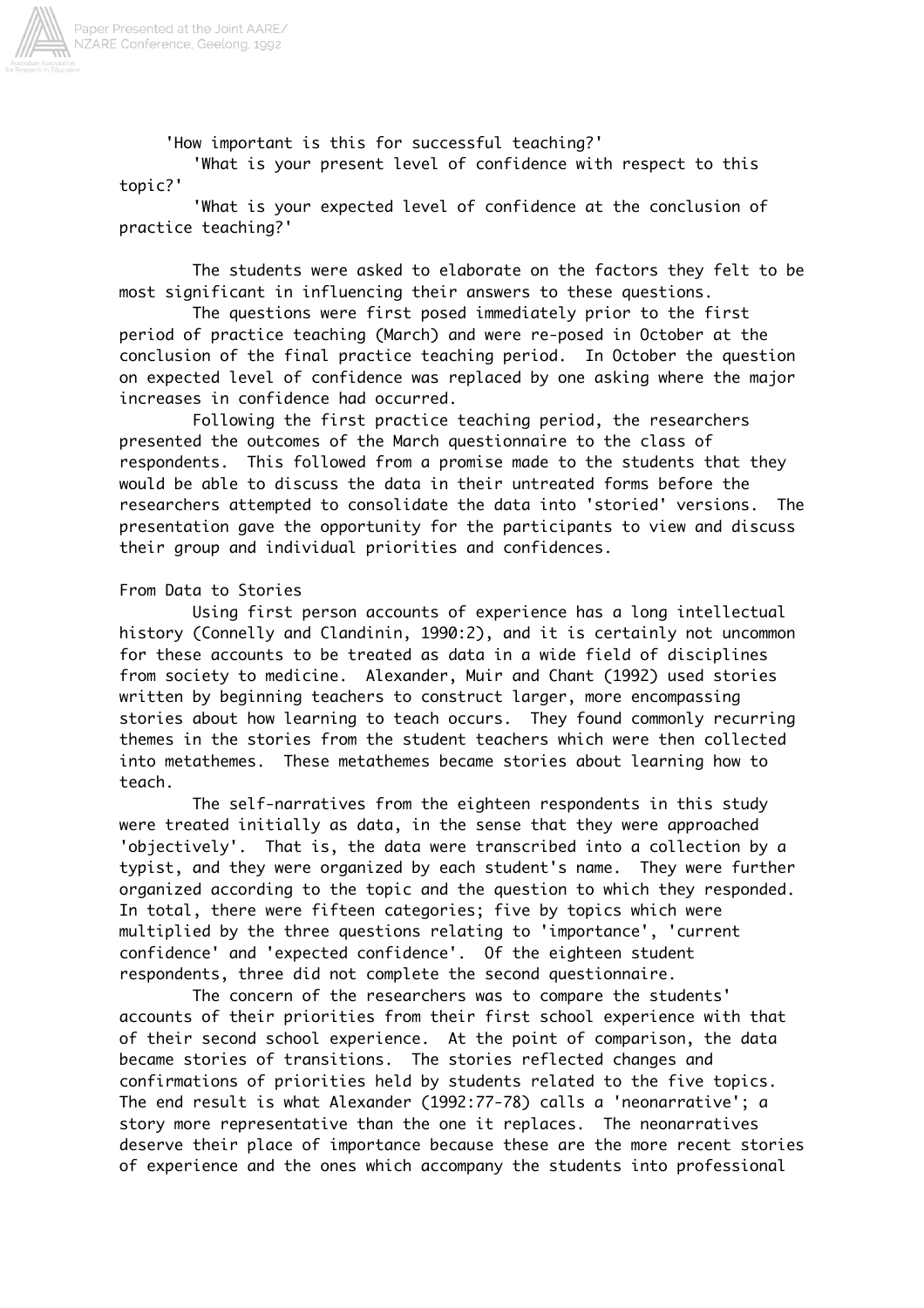

practice as teachers.

## Method

Two important issues related to qualitative research methods need to be addressed before describing the procedure used in this study. These are the issue of researcher subjectivity and the issue of reductionism.

Subjectivity in studies such as this cannot be avoided. The researchers in this study have a combined total of over fifty years of association with teaching. Both have been school teachers; both are university teachers and researchers. The frame of reference for this study is teacher education, and this means that part of the agenda of the researchers is translated into the construction of the neonarratives (Alexander, Muir and Chant, 1992:67). Gouldner (1979:28) accounts for part of this professional subjectivity by his concept of a 'Culture of Critical Discourse whereby professional cultures generate specific vocabulary and ways of talking among themselves'. What the neonarrative adds to this is a way by which meaning, albeit subjective, may be derived from stories.

Uhrmacher (1991:111) has the view that '...any theory or research method is by nature reductionist and therefore deals only with a 'fragment of reality'. The fragments of reality explored here are those related to the five topics of management, teaching and learning, individual differences, resources, and evaluation, and how the students changed or confirmed their views within these topics during their teacher education course. The major reductions take place as the researchers try to make sense of these reflections by way of consolidated and condensed versions of the disparate fragments of reality provided by the stories. Strauss and Corbin (1990:120) note the necessity of getting one's thoughts down on paper when describing 'the story' (their emphasis), 'yet once you are committed to a story then it is necessary to move beyond description to conceptualization, that is, to the story line (their emphasis)'. The story line is what the researchers sought to reveal; this is the narrative.

Acknowledging subjectivity and the reductionist nature of the method used are important antecedents to any qualitative work. More important is the close connection of the two issues in the research act itself. Perception, selection and construction are heavily influenced by who the researcher is, and this influence continues through to the condensation and consolidation of data to more manageable, more comprehensible accounts. The story line, or as we call it here, the neonarrative, represents the ultimate reduction of each of the five topics.

Following the order of the topics already presented, we will present discussions of each drawing upon students' comments. These will be followed by a number of illustrative examples from the sixty-two pages of single-spaced typed script. Following the examples will be the neonarratives constructed by the researchers.

# Classroom Management

Not surprisingly, this was perceived to be extremely important by the students. The importance of management remained high for both practice teaching sessions, though following the second practice period quite a few students linked classroom management with careful lesson planning and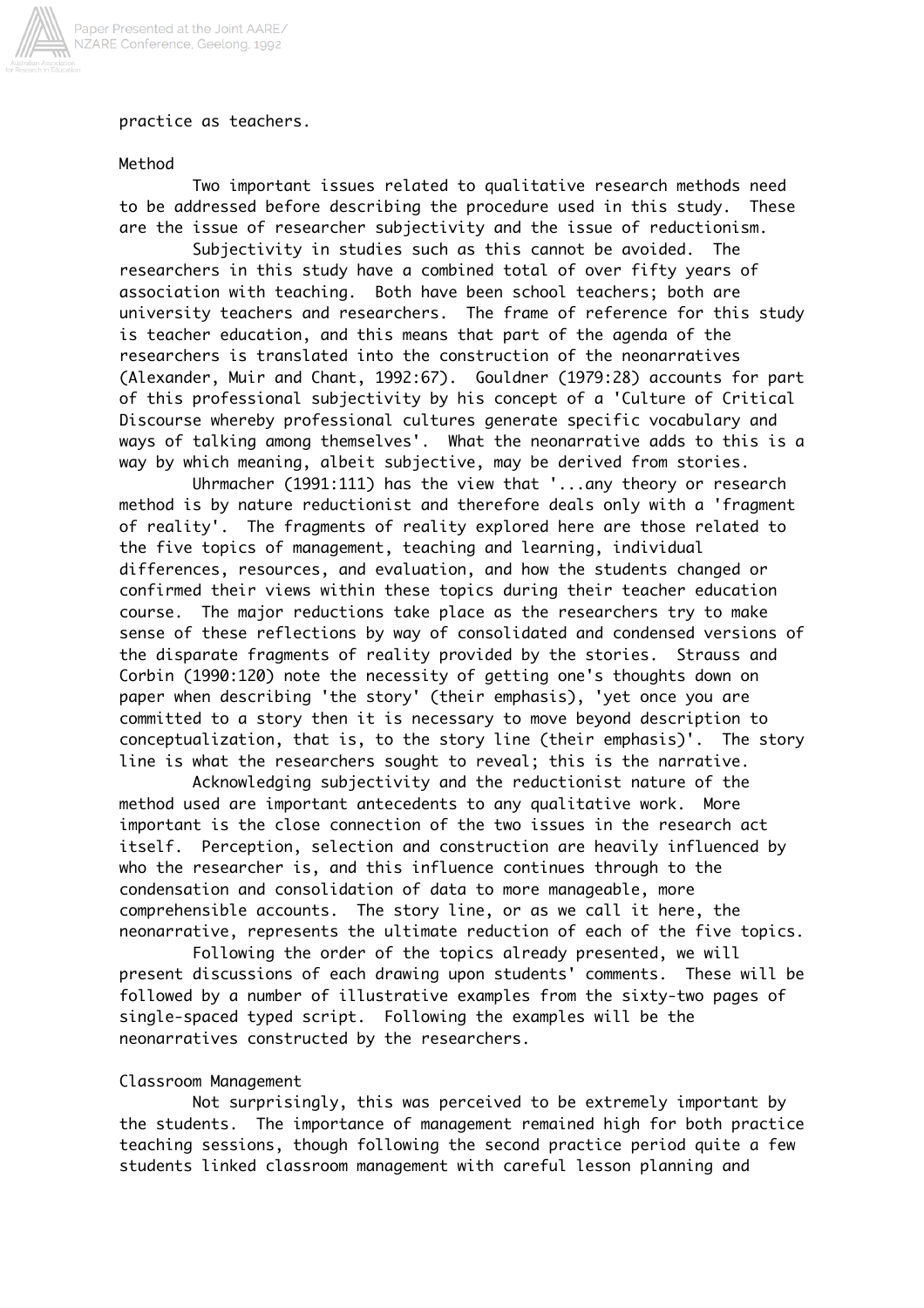

keeping the class on task.

Examples from the script: Before:

 'I feel class management and having teacher learning activities that will benefit is most important in the classroom'.

'Classroom management is the most important tool a teacher can have'.

After:

 'If the class is poorly organised, students will not concentrate on the task at hand and will be more likely to misbehave'.

 'From prac., I found that even though classroom management was important, if you had strong, interesting activities, classroom management became minimal'.

 'After last prac-session ... I saw that if a classroom is not managed very well by the teacher then the quality of teaching declines quite markedly'.

'Having the class' attention is very important. I found this to be the thing to aim for in every lesson.'

 'I was never given warning or directions in Dip.Ed. about aggressive, foul-tempered students'.

Classroom management remains a major concern, but with more experience it becomes part of an ensemble of concerns associated with successful teaching. Confidence grows through classroom involvement by the teachers and its perceived significance varies markedly among students.

# Teaching/Learning

Many students saw this topic as one which was connected with others, particularly classroom management. The word 'attention' was used a great deal, and this suggests that didactic instruction was perceived as the main method of teaching. Learning does not get the same emphasis in the script as teaching. The focus is more on the teacher than the learner.

> Examples from the script: Before:

'At this point, I want to concentrate on being as well-organised as possible for a particular lesson'.

 'Whole class attention is of vital importance as little else can be achieved without it'.

'To me, motivation is the keyword to teaching and learning'.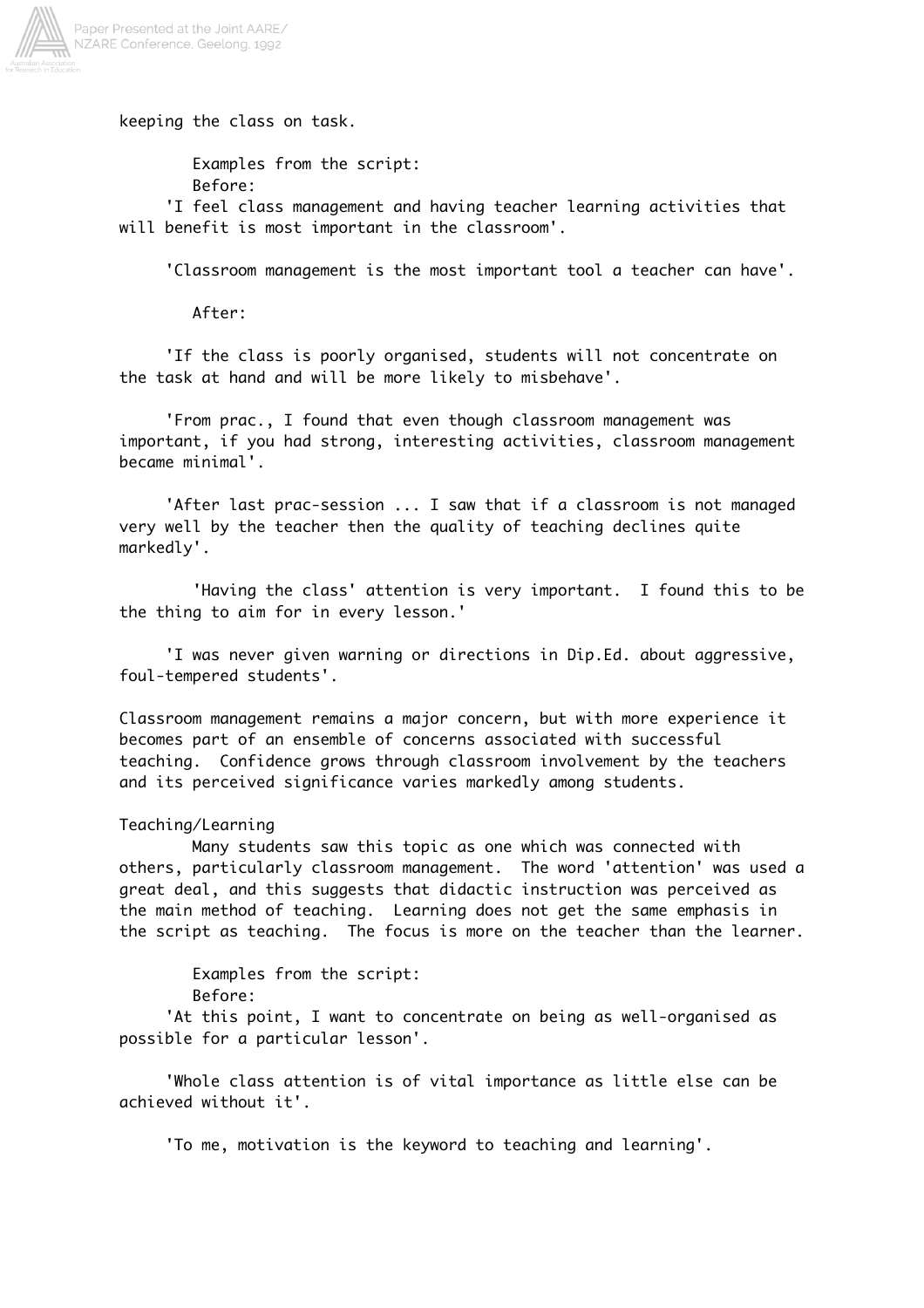

### After:

 'Creating an interesting and motivating classroom is probably the most vital thing in giving a successful learning environment, but you can't do that if you don't know your content and objectives'.

 'Long term goals of motivating to learn are more important than short term aims of covering content'.

 'The logistics of lesson preparation would be my strong point now; my present level of confidence allows me only to guess what the class reaction will be'.

Teaching and learning are closely associated with planning the lesson. Keeping motivation high in the classroom is a major objective with the teacher being the main figure in the teaching and learning enterprise.

## Individual Differences

The students conceived the meaning of this topic in various ways. Physically and intellectually handicapped as well as slow and fast learners were considered. Planning figured prominently in their responses as the most important way to cater for differences in a classroom. The classroom teacher is uniformly depicted as the one with a responsibility to accommodate pupil differences.

> Examples from the script: Before:

 'However, teaching to different ability levels should never hinder the extension of gifted and talented students'.

 'It is just as important to provide for slower learners as for faster learners who need to be extended'.

 'I have no confidence in my ability to teach the intellectually disabled because I have no experience at all with these people'.

#### After:

 'A teacher will get to know his/her class and will be able to plan for the differences'.

 '...it is difficult to plan (student's emphasis) a lesson to take into account individual differences'.

 'From my observations, each class has a wide range of ability in it and it is part of the teacher's job to cater for all abilities'.

Catering for mild differences in learning abilities poses no perceived problem. The problem increases with the range of pupils' abilities. Those pupils with serious disabilities would require a specialist teacher.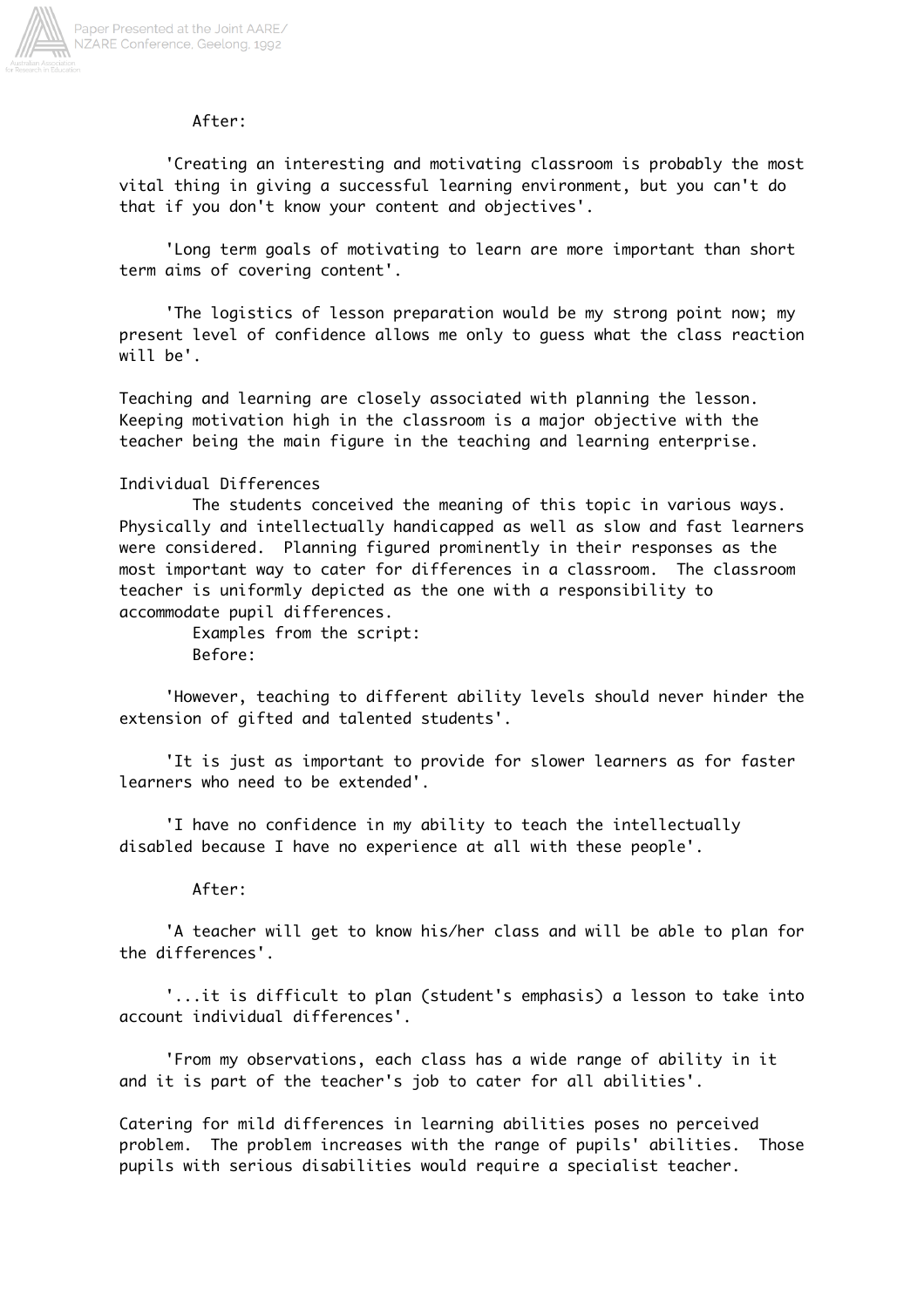

Abilities of slower and faster learners must be reflected in the teacher's planning.

#### Resources

Because the students had different academic backgrounds, and they were teaching in different subject areas, resources were thought of in various ways. Musical instruments, computers, VTRs and OHTs were among the resources mentioned. No serious concerns are apparent, primarily because the students tend to think of resources as complements to a lesson.

Examples from the script:

Before:

 'The piano is the most effective means of musically communicating ideas and a virtually indispensable resource'.

 'It is important for variety that you use a range of different resources'.

 'In history, I regard excursions as an enjoyable and important way to facilitate learning'.

### After:

 'From a student's point of view, it is important to have a good textbook for most subjects'.

 'The most important resources to me are the blackboard and the library and developing criteria for the use of these resources are vital in teaching practices'.

 'Use of computers will become more important, but I think they should be used only as an aid and not as the teacher'.

 'To motivate students it is clear that a range of resources need to be used and used constructively with explicit planning'.

 'The Dip.Ed. (especially teaching prac.) has resulted in me being able to effectively use a B.B. - to write down focus questions, vocabulary, concepts, etc. I don't really like O.H.T.s - although the Dip.Ed course has taught me how and when they may be used'.

The type and amount of resources used correspond closely with the subject being taught. The resources used are important for variety and interest. The more technical a resource is, the less likely it will be used by most teachers. Computers are important, but their uses are limited in some subjects.

### Evaluation

Because of the instrumental value put on evaluation and assessment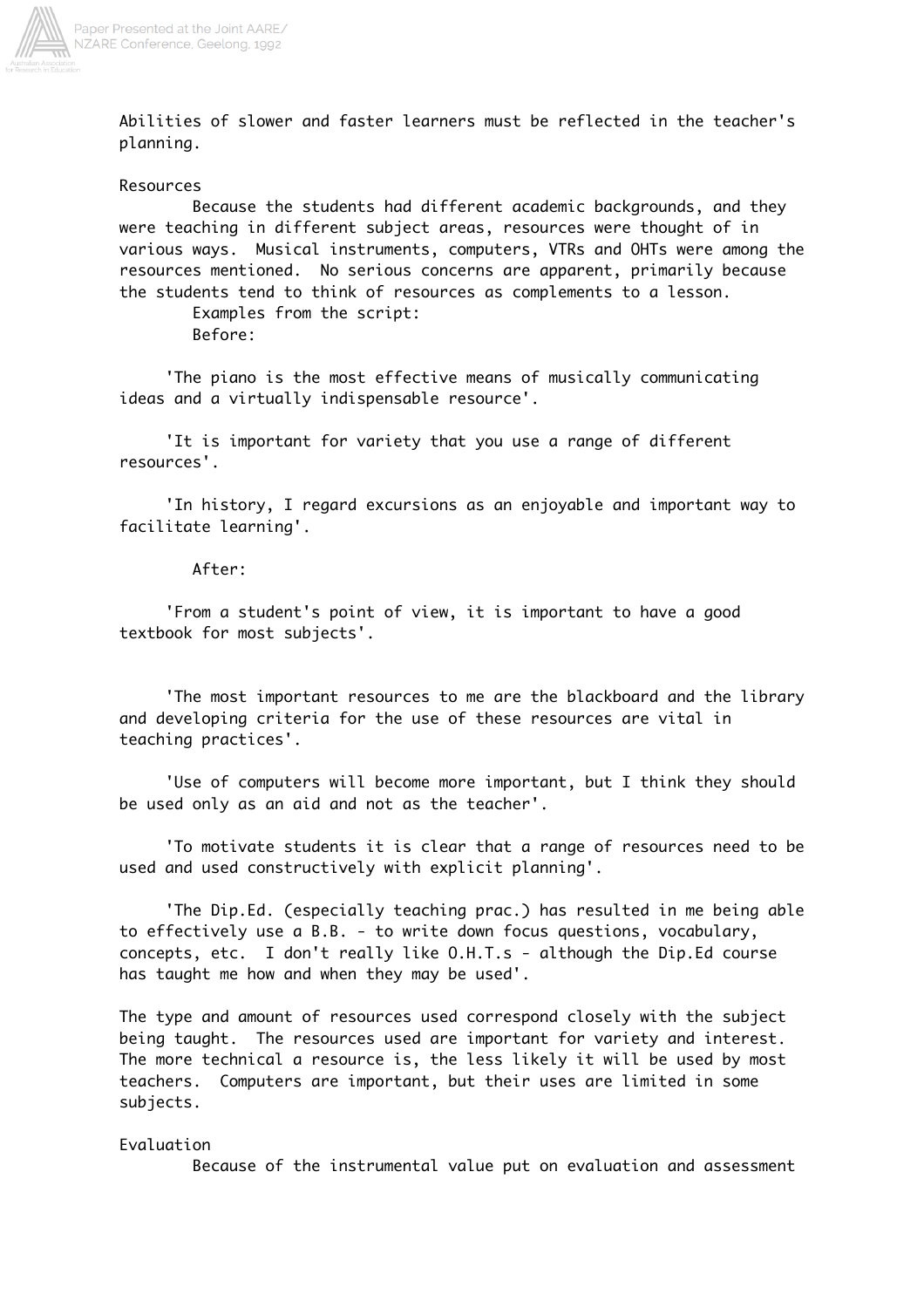

by teachers, most student teachers would not have been given a great deal of responsibility for either course or materials evaluations or pupil assessments. As a consequence, many of the responses suggested this topic was one they would deal with more fully subsequent to their teacher training course. Evaluation is not given the same, general, high level of importance assigned by the student respondents to the other topics.

Examples from the script: Before:

 'Evaluation is a problem because of [my] reluctance to judge others. Also, it worries me about how to be accurate with formal assessment'.

 'I think you need to understand the system [ROSBA, etc] before you can design formal tests and other assessment items'.

 'Although my ability to set tests and other assessment tasks will improve with experience, I feel I could cope with normal assessment procedures and provide formative feedback to students'.

### After:

 'Most important is to give students formative feedback as to their progress to help them know what is required in the future and how to improve'.

 'I am sure that as I gain more experience, I will become more confident in designing tests and a variety of other assessment pieces...'

 'At this stage, I am very unsure of the relative values of assessment procedures'.

Evaluation is most important at the point where it intersects with teaching and formative aspects are more beneficial to students. With their experience and greater depth of understanding of systemic procedures and requirements, evaluation is assumed as an experienced teacher's task.

### Conclusions

This research rests on several premises as does all research. Three related to this study deserve special metnion.

First, we believe all intending teachers, as they enter their preservice course, possess views about a wide range of matters connected with teaching. Some relatively common views are held as point-of-entry thinking, but many others are not commonly held at all. Individually held views are those which should be sought initially.

Second, we believe views held by student teachers about teaching especially views within the five topics used in this research - should be given an opportunity for expression. This could be done orally, but to have the students write about themselves develops more commitment. It also causes them to reach deeper into their thoughts 'to make the tacit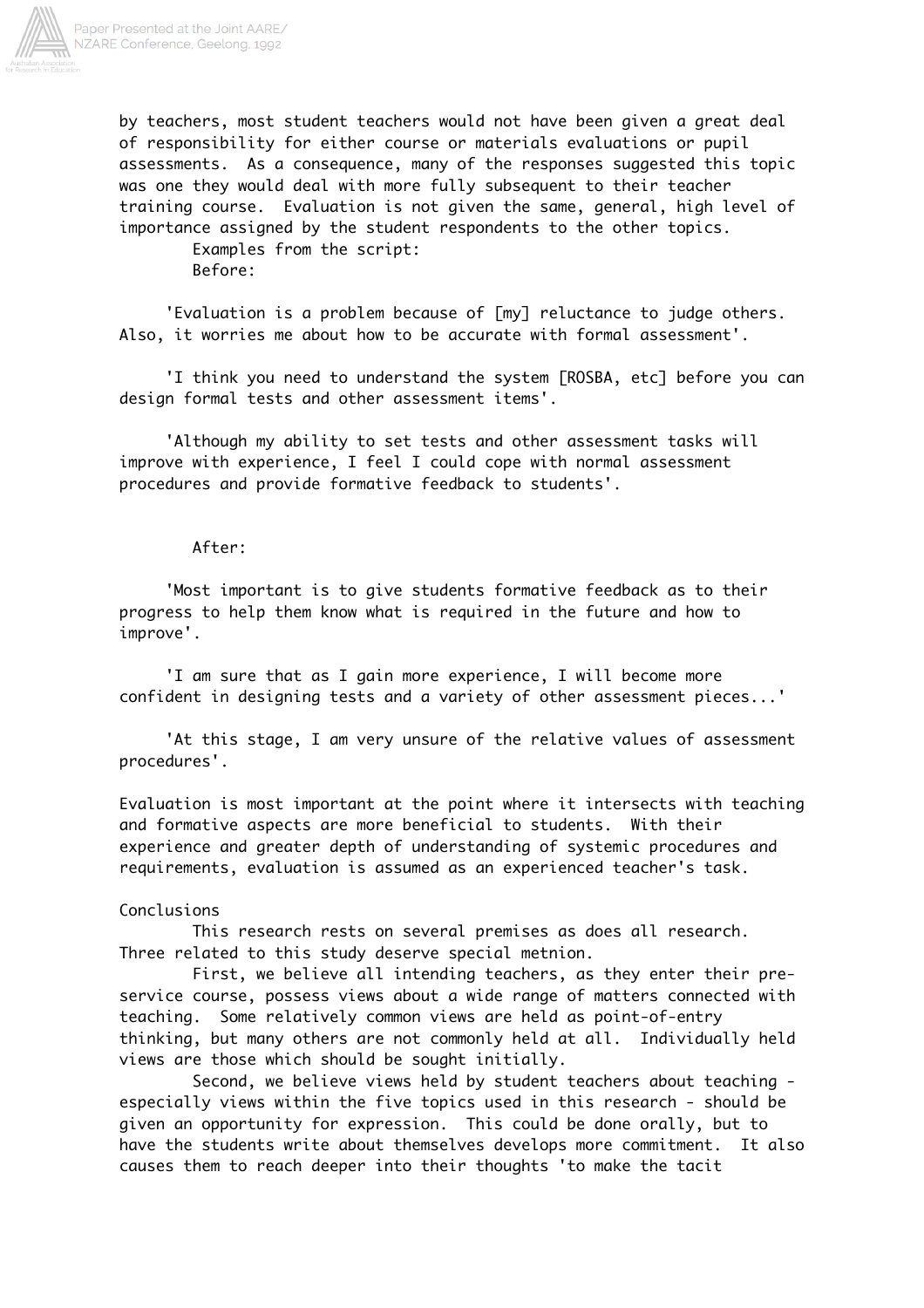

explicit' (Freeman, 1991:439). Constructing thoughts in writing brings what had been tacit into the open and available for sustained scrutiny.

Third, the research we have illustrated here has utility for curriculum development in teacher education. The storied lives of the beginning teachers may be used as foundations for their further development of confidence and competence with very little required of the teacher educators. Each student provides her/his viewpoint on pertinent issues. These viewpoints are then compared and contrasted with others, and future directions of an individual and collective nature can be devised. Such a technique attributes value to the students' narratives, increases their personal involvement and provides tasks of a collaborative kind. By challenging generalisations embedded in the neo-narratives, a dialectic tension can be generated with the students that provides both stimulus and focus to the ongoing debate concerning the purpose and practice of teaching.

### References

Alexander, D. (1992) Discussion documents as neonarratives. pp. 71-78. Journal of Education Policy. Vol. 7, No. 1.

Alexander, D., Muir, D. and Chant, D. (1992) Interrogating stories : How teachers think they learned to teach. pp.59-68. Teaching and Teacher Education. Vol. 8, No. 1.

Burke, P.J. (1987) Teacher Development. London : Falmer Press.

Clandinin, D.J. and Connelly, F.M. (1991) Teacher education as narrative inquiry : Narrative inquiry as teacher education. Paper delivered at the Annual Conference of the Australian Teacher Education Association. University of Melbourne. July 8-10.

Connelly, F.M. and Clandinin, D.J. (1990) Stories of experience and narrative inquiry. pp.2-14. Educational Researcher. Vol. 19, No. 5.

Diamond, C.T.P. (1991) Teacher Education as Transformation. Milton Keynes : Open University Press.

Freeman, D. (1991) 'To make the tacit explicit' : Teacher education, emerging discourse and conceptions of teacher. pp.439-454. Teaching and Teacher Education. Vol.7, No.5/6.

Gouldner, A.W. (1979) The Future of Intellectuals and the Rise of the New Class. London : Macmillan.

Grundy, S. (1987) Curriculum : Product or Praxis. Lewes : Falmer Press.

Hurst, L. (1991) Mr. Henry makes a deal : Negotiated teaching in a junior high school. pp.183-202. in M. Burawoy et al. (Eds.) Ethnography Unbound. Berkeley : University of California Press.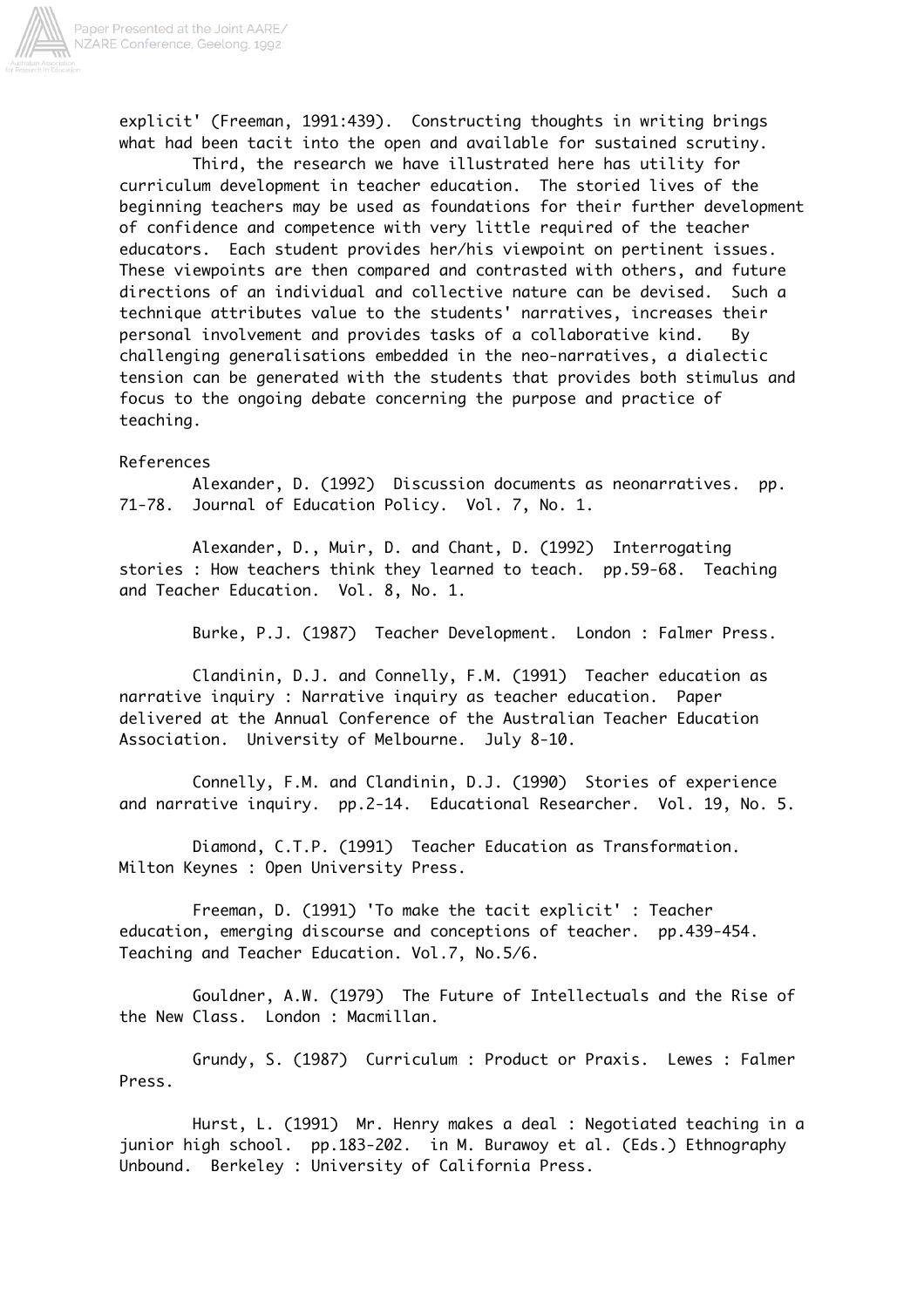

Katz, L.G. and Raths, J.D. (1990) A framework for research on teacher education. pp.241-254. in R.P. Tisher and M.F. Wideen (Eds.) Research in Teacher Education : International Perspectives. London : Falmer Press.

Kieviet, F.K. (1990) A decade of research on teacher education in the Netherlands. pp.47-65. in R.P. Tisher and M.F. Wideen (Eds.) Research in Teacher Education : International Perspectives. London : Falmer Press.

Kindsvatter, R., Wilen, W. and Ishler, M. (1988) Dynamics of Effective Teaching. New York : Longman.

Maclennan, S. and Seadon, T. (1988) What price school based work? Reflections on a school sited PGCE method course. pp.387-403. Cambridge Journal of Education. Vol. 18, No. 3.

McNergney, R. and Satterstrom, L. (1984) Teacher Characteristics and teacher performance. pp.19-24. Contemporary Educational Psychology. Vol. 9, No. 1.

Mitchell, J. (1992) The transfer of training : A cognitive perspective. pp.3-12. South Pacific Journal of Teacher Education. Vol. 20, No. 1.

Strauss, A. and Corbin, J. (1990) Basics of Qualitative Research. London : Sage Publications.

Tisher, R.P. (1990) One and a half decades of research on teacher education in Australia. pp.67-87 in R.P. Tisher and M.R, Wideen (Eds.). Research in Teacher Education : International Perspectives. London : Falmer Press.

Tisher, R.P. and Klinzing, H.G. (1992) Procedures to develop classroom teaching skills : Modelling, cases, simulations and microteaching. pp.35-48 South Pacific Journal of Teacher Education. Vol. 20, No. 1.

Tisher, R.P. and Wideen, M.F. (1990) Review, reflections and recommendations. pp.255-267 in R.P. Tisher and M.F. Wideen (Eds.) Research in Teacher Education : International Perspectives. London : Falmer Press.

Uhrmacher, P.B. (1991) Visions and versions of life in classrooms. pp.107-116 Journal of Curriculum Theorizing. No. 9.

Veenman, S.A.M. (1984) Perceived problems of beginning teachers. pp.143-178 Review of Educational Research. No. 54.

Wideen, M.F. and Holborn, P. (1990) Teacher education in Canada : A research review. pp.11-32 in R.P. Tisher and Wideen, M.F. (Eds.)